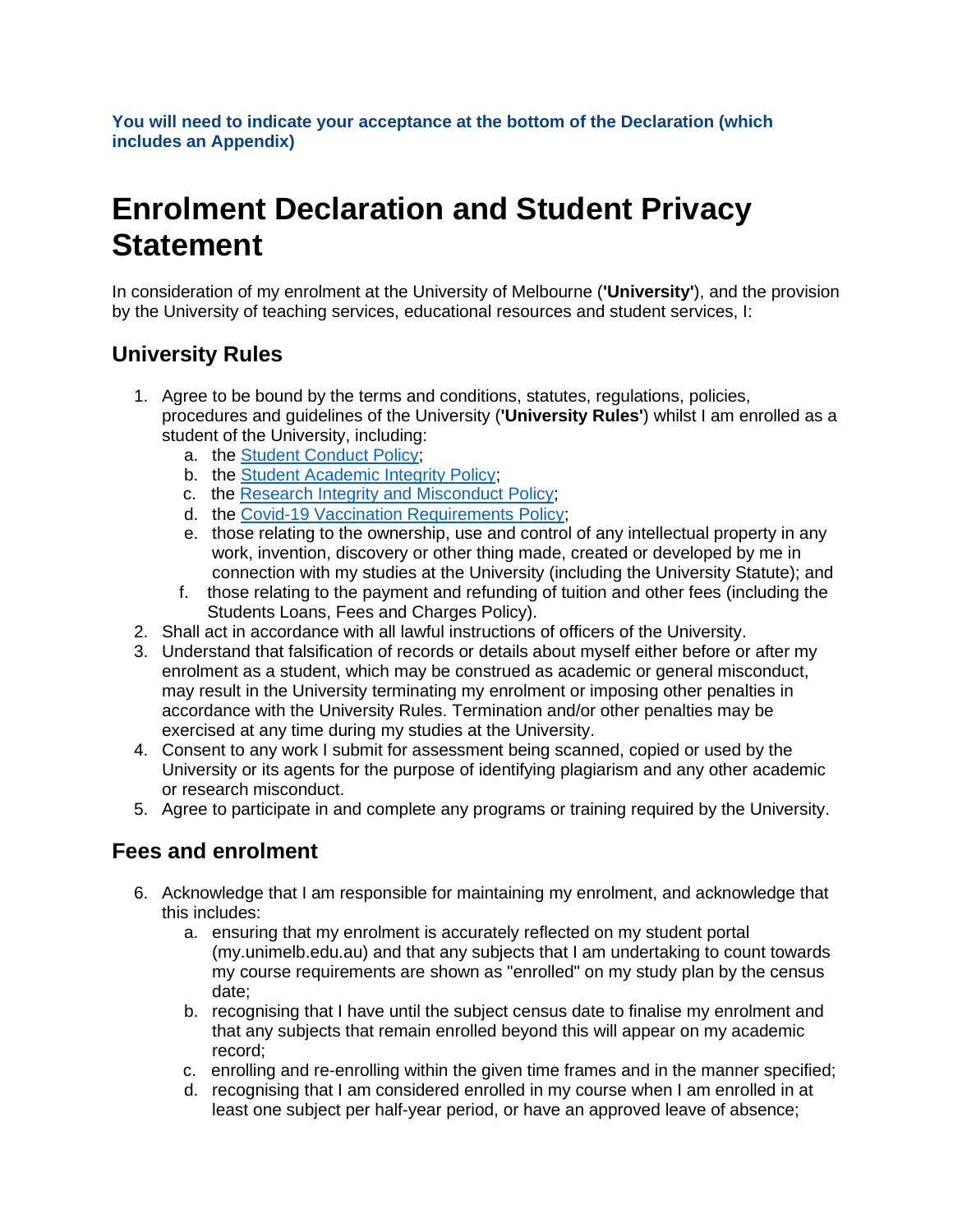- e. ensuring payment of mandatory fees by the due date or an extended date approved by the University on application for a fee date extension; and
- f. ensuring that I provide my Australian Government issued Unique Student Identifier (USI) within the required time frames.
- 7. Acknowledge that, I will be liable for the subject's tuition fee or student contribution amount (except where the subject is exempt from fees) unless I withdraw from the subject by the subject census date or Fee Remission in Special Circumstances is approved under the provisions of the Higher Education Support Act (2003) and the University [Student Loans, Fees and Charges Policy \(MPF1325\).](https://policy.unimelb.edu.au/MPF1325)
- 8. Where relevant, acknowledge that as a graduate researcher my fee liability, or any funded candidature support usage, will be calculated on a daily basis for every day that I am enrolled (excluding any approved leave of absence) until I submit my thesis, or my enrolment ceases. Enrolment cessation may include: course withdrawal or termination of enrolment.
- 9. Will also be liable for all student services and amenities fees or other fees or charges as set out in the University Rules as applicable to my enrolment. This is not applicable if you are enrolled in a course governed by a contract between the University (acting through Melbourne School of Professional and Continuing Education, MSPACE) and an external organisation.
- 10. Consent to receiving my invoice electronically and, if I am a Commonwealth supported student, consent to receiving my Commonwealth Assistance Notice electronically.
- 11. Understand that it is my responsibility to check my Invoice/Statement of Liability on the student portal (my.unimelb.edu.au) and ensure payment by the due date.
- 12. Acknowledge that there are University academic progress requirements that apply to my enrolment (including those outlined in the [Academic Progress Review Policy](https://policy.unimelb.edu.au/MPF1291)  [\(Coursework\) \(MPF1291\)](https://policy.unimelb.edu.au/MPF1291) or [Academic Progress Review Policy \(Graduate Research\)](https://policy.unimelb.edu.au/MPF1363)  [\(MPF1363\),](https://policy.unimelb.edu.au/MPF1363) and that there may also be course progression or other requirements that apply to the funding arrangement for my enrolment and any scholarships/sponsorships that I receive. I acknowledge that not meeting these requirements may impact my enrolment, this may include restrictions being placed on my enrolment, my enrolment being suspended or terminated, or changes to, or loss of, my funding, scholarship or sponsorship.

#### **My Personal Details**

- 13. Will notify the University of any change to my personal details (including changes to my mailing address and contact details) within 48 hours and I acknowledge that the University shall not be in any way liable for any matter arising out of a failure to notify the University of such changes.
- 14. Acknowledge that a failure to update my personal details will not be an acceptable reason for failing to respond to any correspondence from the University as required.
- 15. Declare that all information that I have provided to the University (whether directly or via VTAC or other institutions) is, to the best of my knowledge, complete, true, and correct.
- 16. Authorise the University to obtain information about me from other educational institutions for the purposes of verifying my details and managing my enrolment.
- 17. Understand that the University must comply with Australian laws and regulations, including those relating to export controls, and may need to take appropriate actions.
- 18. Authorise the University to verify all details relating to my enrolment. This may include verification of my Australian visa details and study entitlements from the Department of Home Affairs Visa Entitlement Verification Online (VEVO) facility.